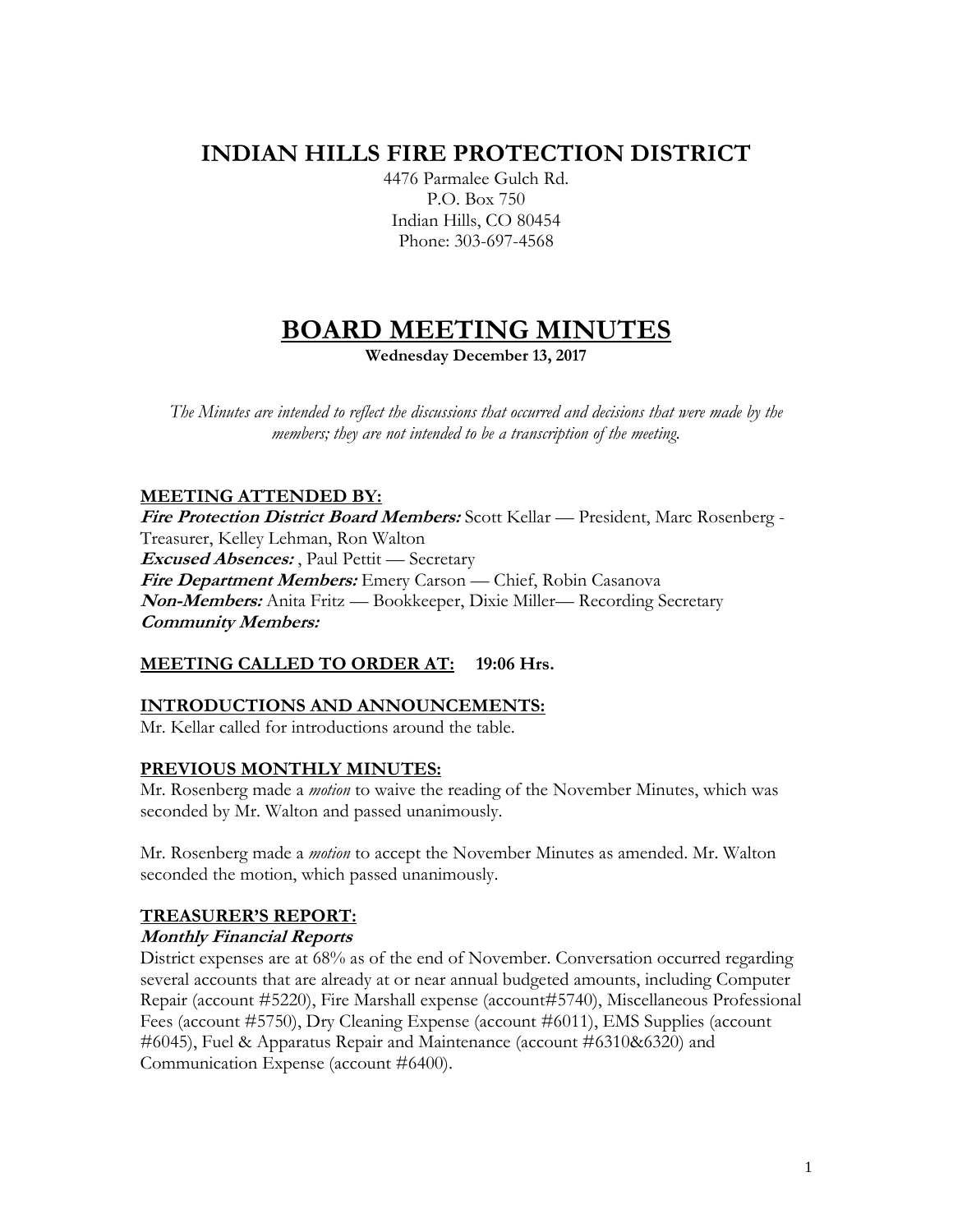Ambulance income is above expected for the year. Minimal conversation occurred regarding the monthly checks and credit card expenses.

Mr. Rosenberg made a *motion* to approve checks #13238-13261, plus automated payments, credit card expenses, and bank fees. Mr. Walton seconded the motion, which passed unanimously..

# **DEPARTMENT/OFFICERS' REPORTS:**

**Fire Marshal — Randy Rudloff** Not present.

# **Chief — Emery Carson**

Mr. Carson stated the ISO review is complete and will have final results by end of January 2018, we will retain our rating of 6.

Mr. Carson discussed the progress of the single channel system at Lookout Mtn. The tower is in place but still needs microwave dishes mounted, wiring and equipment installed. All work should be completed by January 2018.

JCMARS agreement is almost complete, Mr. Carson stated that the Chiefs will meet in January to finalize.

Mr. Carson stated that Sitting Bull has made progress on replacement hood but falling behind to meet date at end of 2017. Discussed a possible fine per day for next meeting.

Mr. Carson stated that there are over 300 calls for the year.

# **Assistant Chief — Marc Rosenberg**

Present.

**Fire Captain — Scott Case** Not present.

**EMS Captain — Bob Fager** Not present.

# **OLD BUSINESS:**

# **Jeffcom User Agreement Review**

Mr. Carson shared the agreement. Mr. Rosenberg made a motion to sign the agreement and Mr. Walton seconded, which passed unanimously.

# **Long-Term Planning (Capital Assets/Apparatus)**

Tabled until next meeting.

# **2017 Audit**

Anita sent paperwork for exemption, estimate of \$1,000. Mr. Kellar signed agreement.

# **2018 Budget Hearing**